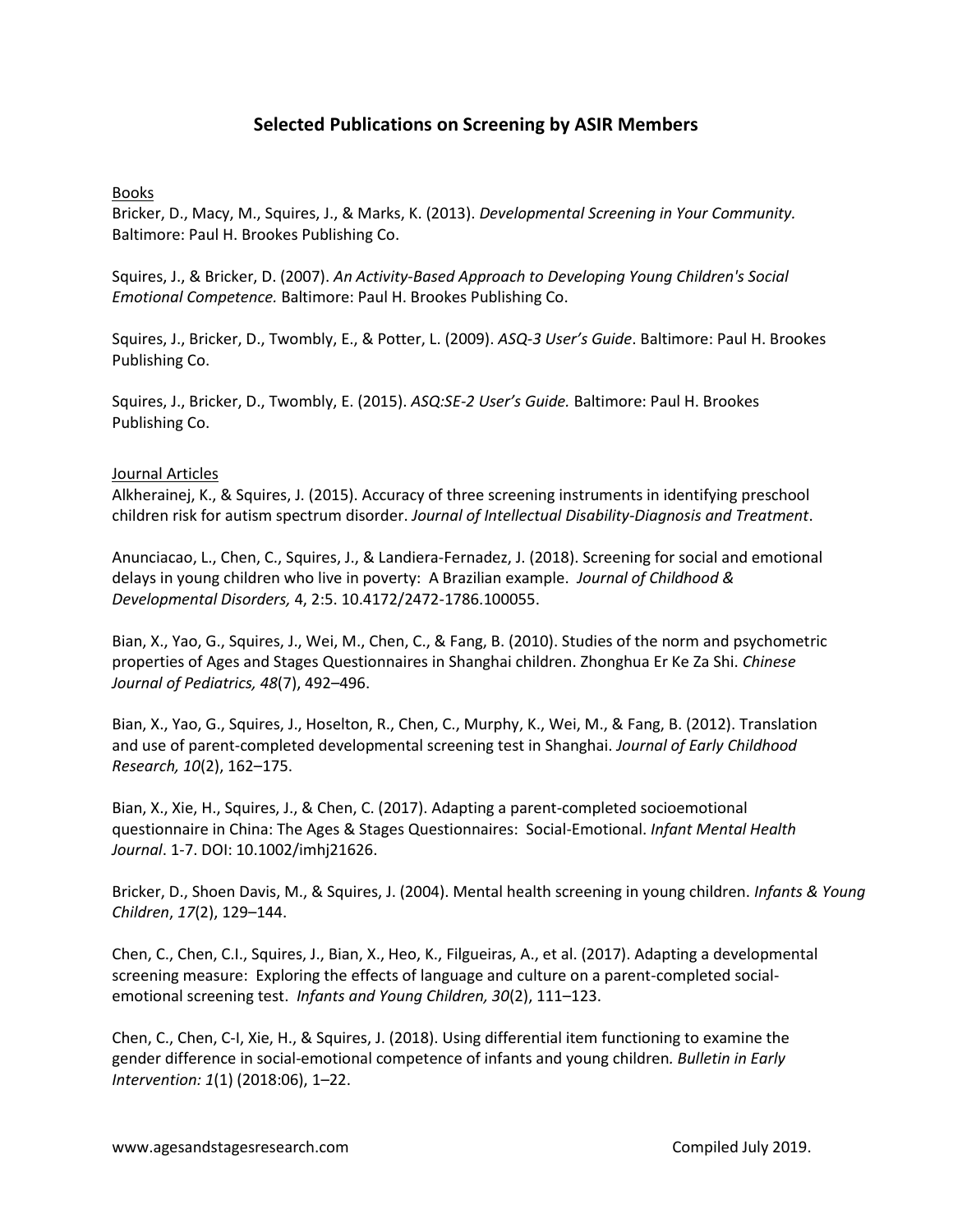Chen, C., Filgueiras, A., Squires, J., Landeira-Fernandez, J. (2016). Examining the factor structure of an early childhood social emotional screening assessment. *Journal of Special Education and Rehabilitation, 17*, 3-4, 89–104.

Chen, C., Squires, J., Heo, K., Bian, X., Chen, C-I., Filgueiras, A., Xie, H., Murphy, K, Dolata, J., & Landiera-Fernandez, J. (2015). Cross cultural gender differences in social-emotional competence of young children: Comparisons with Brazil, China, South Korea, and the United States. *Mental Health in Family Medicine, 11*, 59–68.

Chen, C.Y., Xie, H., Clifford, J., Chen, C.I., Squires, J. (2018). Examining internal structures of a developmental measure using multidimensional item response theory. *Journal of Early Intervention, 40*(4)*,* 287–303.

Clifford, J., Squires, J., & Murphy, K. (2017). Not lost in translation: Modifying the Ages & Stages Questionnaires for use in cross-cultural context. *Current Developmental Disorders Report.* DOI 10.1007/s40474-017-0121-2

Dionne, C., McKinnon, S., & Squires, J. (2010). Screening delays in development in young children in a First Nations community: Le depistage des retards de developpement chez les jeunes enfants d'une commuaute des Premieres Nations. *First Peoples Child and Family Review, 5*(2), 117–123.

Dionne, C., Squires, J., Leclerc, D. (2004, June). Psychometric properties of a developmental screening test: Using the Ages and Stages Questionnaires (ASQ) in Quebec and the US. *Journal of Intellectual Disability Research, 48*(4-5), 408.

Heo, K., Squires, J., & Yovanoff, P. (2008). Cross-cultural adaptation of a preschool screening instrument: Comparison of Korean and U.S. Populations. *Journal of Intellectual Disability Research, 52,* 195–206.

Hix-Small, H., Marks, K., Squires, J., & Nickel, R. (2007). Impact of implementing developmental screening at 12 and 24 months in a pediatric practice. *Pediatrics, 120*(2), 381–389.

Janson, H., & Squires, J. (2004). Parent-completed developmental screening in a Norwegian population sample: A comparison with U.S. normative data. *Acta Paediatrica, 93*(11), 1525–1529.

Lopes, S., Graca, P, Teixeira, S., Serrano, A. & Squires, J. (2015). Psychometric properties and validation of the Portuguese version of Ages & Stages Questionnaires (3rdedition): 9, 18, and 30 Questionnaires. *Early Human Development (91)*9, 527–533.

Pomes, M., Squires, J., & Yovanoff, P. (2014). Psychometric examination of a Spanish translation of a developmental screening instrument. *Journal of Early Childhood Research.* DOI: 10.1177/1476718X14529279.

Squires, J. (1996). Parent completed developmental questionnaires: A low-cost strategy for child find and screening. *Infants & Young Children, 9*(1), 16–28.